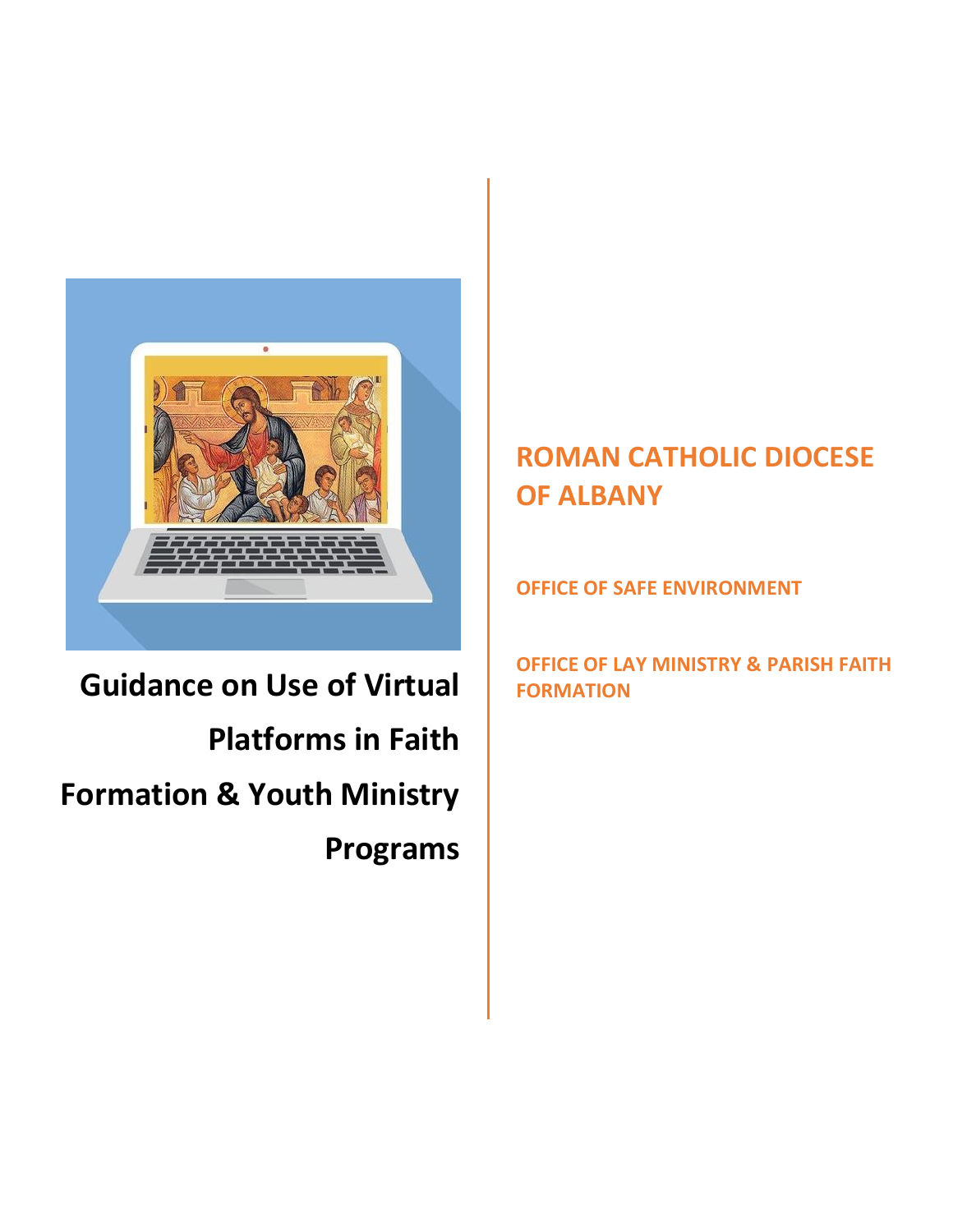#### **Guidance on Use of Virtual Platforms in Faith Formation & Youth Ministry Programs**

The COVID-19 pandemic has given rise to the use of a variety of virtual platforms in faith formation and youth ministry programs. What began out of necessity, now has the potential to become a vehicle for offering faith formation and youth ministry in new and creative ways – even beyond the time of COVID-19. Therefore, we offer the following guidance which is based on our existing diocesan policies, advice gleaned from other organizations such as the [American](https://www.acacamps.org/news-publications/blogs/camp-connection/best-practices-keeping-your-online-virtual-programming-safe-campers?utm_source=Informz&utm_medium=email&utm_campaign=ACANow&utm_term=apr-7&_zs=25eFa&_zl=k6R32)  [Camp Association,](https://www.acacamps.org/news-publications/blogs/camp-connection/best-practices-keeping-your-online-virtual-programming-safe-campers?utm_source=Informz&utm_medium=email&utm_campaign=ACANow&utm_term=apr-7&_zs=25eFa&_zl=k6R32) as well as insights from diocesan staff.

- 1. The decision to use virtual means in general and which platform(s) in particular should be made in a collaborative fashion between the pastor/parish life coordinator and the catechetical/youth ministry leader(s).
- 2. Choose platforms that are reputable, registered in the United States and provide good privacy and security features. Parish accounts for such platforms are preferable - with a minimum of two adults with official organizational capacity having full access to the account, as per diocesan Social Media Use Policy. Paid – not free- accounts should be used as they generally provide the best security features as well as enhanced capabilities for users.
- 3. Any virtual gathering (using Zoom, FaceTime, Google Meets etc..) is to be conducted as If it were an in-person gathering. All safe environment protocols (catechist volunteer application, background check, Virtus or CMG Connect, the diocesan Standard Code of Conduct, Technology Policy and Social Media Use Policy all still apply. Catechetical/Youth Ministry Leaders should review these policies with catechists. See the [safe environment page](https://rcda145.sharepoint.com/Human_Resources/Pages/Safe%20Environment.aspx) on the diocesan portal to access the most current version of these policies.
- 4. Due to the extraordinary circumstances of the ongoing COVID-19 pandemic, parental permission for their child/youth to participate in catechetical/youth ministry sessions – whether using virtual, in-person, or hybrid model - should be obtained either as part of the registration form, or by way of a separate form. (See sample provided.)
- 5. Parents should be advised of the schedule and topics for all virtual sessions. Parents who express a hesitation to have their child/youth participate should be met with the utmost pastoral sensitivity and be given a mutually agreed-upon alternative.
- 6. Parents should be given the option of having their child/youth participate by audio only.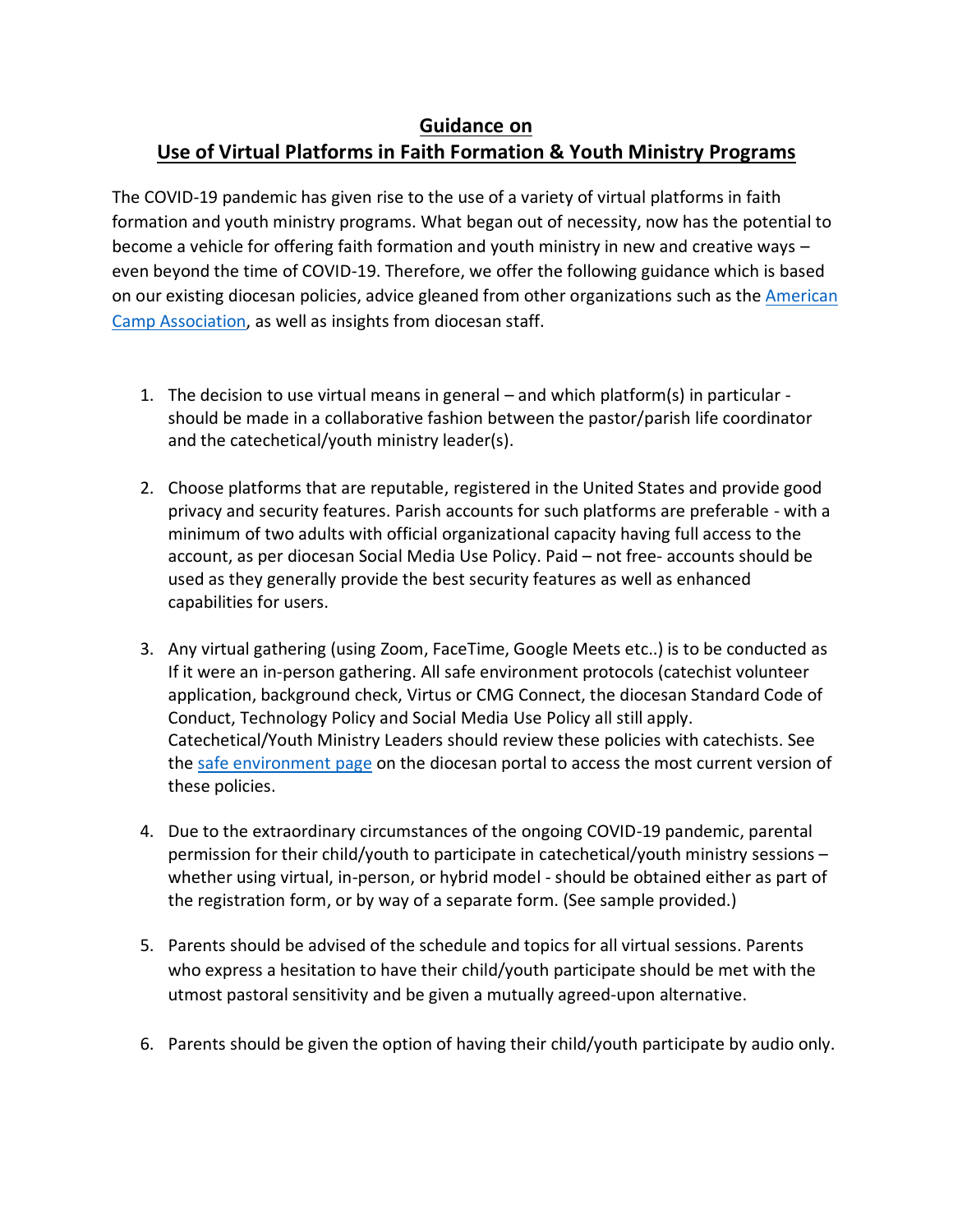- 7. Catechetical/Youth Ministry Leaders should always have access to all scheduled sessions, and should regularly join sessions.
- 8. Catechists cannot initiate any unscheduled virtual sessions without the prior approval of the catechetical/youth ministry leader, and the catechetical/youth ministry leader should have full access to the session.
- 9. There should be no one-on-one virtual sessions with children or young people unless absolutely necessary and only if a parent is present for the entire time.
- 10. Unless parents are present for a family-based session, as a best practice, virtual sessions should include the catechist and either: a.) another catechist; or b.) the catechetical/youth ministry leader, or c.) another adult (such as a parent) who has satisfactorily completed all diocesan safe environment requirements. As noted above, it is expected that catechetical/youth ministry leaders regularly join all virtual sessions.
- 11. Professional and modest dress is required for adults, children, and youth during all virtual sessions.
- 12. Please be mindful of your screen background (i.e. what others can see behind you on camera). All views should be appropriate. Appropriate spaces could be a home office, living room, dining room but never a bedroom. If possible, a bare background is advised. Please remind parents and young people to make sure their screen backgrounds are appropriate as well. Remember - you are generally visible on camera throughout the entire session no matter what appears on the screen.
- 13. Publicly advertising a virtual session is discouraged. Invitation only is best observing the requirements noted above in point 2.
- 14. As moderator, know and use whatever controls the platform has to limit the chance of unacceptable behavior (e.g. restrict who enters a meeting, disable private chat feature between participants, disable screen sharing unless/until needed, disable any filesharing features, mute participants, etc.).
- 15. Parents should be encouraged to have updated security features installed on computers and to exercise prudence as to the location in the home where children/young people use computers for online sessions.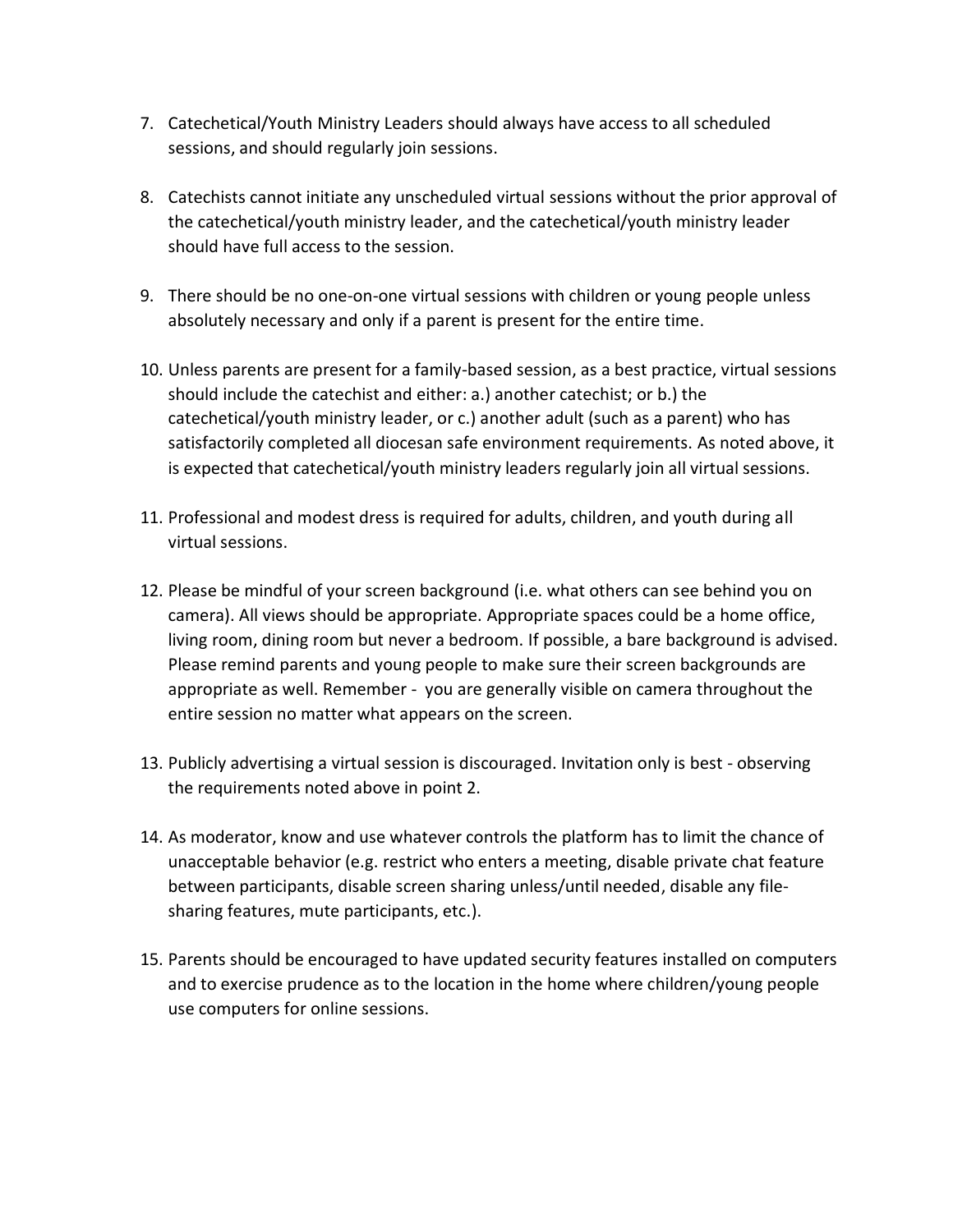- 16. While direct text and/or messaging with young people during normal circumstances is discouraged, in this time of pandemic restrictions, it may be more of a reality. The directives about text based communications outlined in the diocesan Social Media Use Policy should be observed, especially informing parents of such communication, and maintaining professionalism and appropriate boundaries. Our role is one of listening, support and encouragement to families. We are not friends or buddies with children or youth. If at any time during these conversations, young people express any form of abuse or mental health concerns, it is our responsibility to follow our normal reporting guidelines. The Office of Safe Environment is available to assist you.
- 17. It is always important that we be mindful of what we, as ministers, share about our personal lives during a virtual session with children/young people, or on social media and this is even more important during these unprecedented times.

**Office of Safe Environment can be reached at 518-453-6655, or by email at [safeenv@rcda.org](mailto:safeenv@rcda.org)**

\_\_\_\_\_\_\_\_\_\_\_\_\_\_\_\_\_\_\_\_\_\_\_\_\_\_\_\_\_\_\_\_\_\_\_\_\_\_\_\_\_\_\_\_\_\_\_\_\_\_\_\_\_\_\_\_\_\_\_\_\_\_\_\_\_\_\_\_\_\_\_\_\_\_\_\_\_

**Office of Lay Ministry & Parish Faith Formation can be reached at (518) 453-6670, or by email at [david.amico@rcda.org.](mailto:david.amico@rcda.org)** 



**Roman Catholic Diocese of Albany, 40 North Main Avenue, Albany, NY 12206**